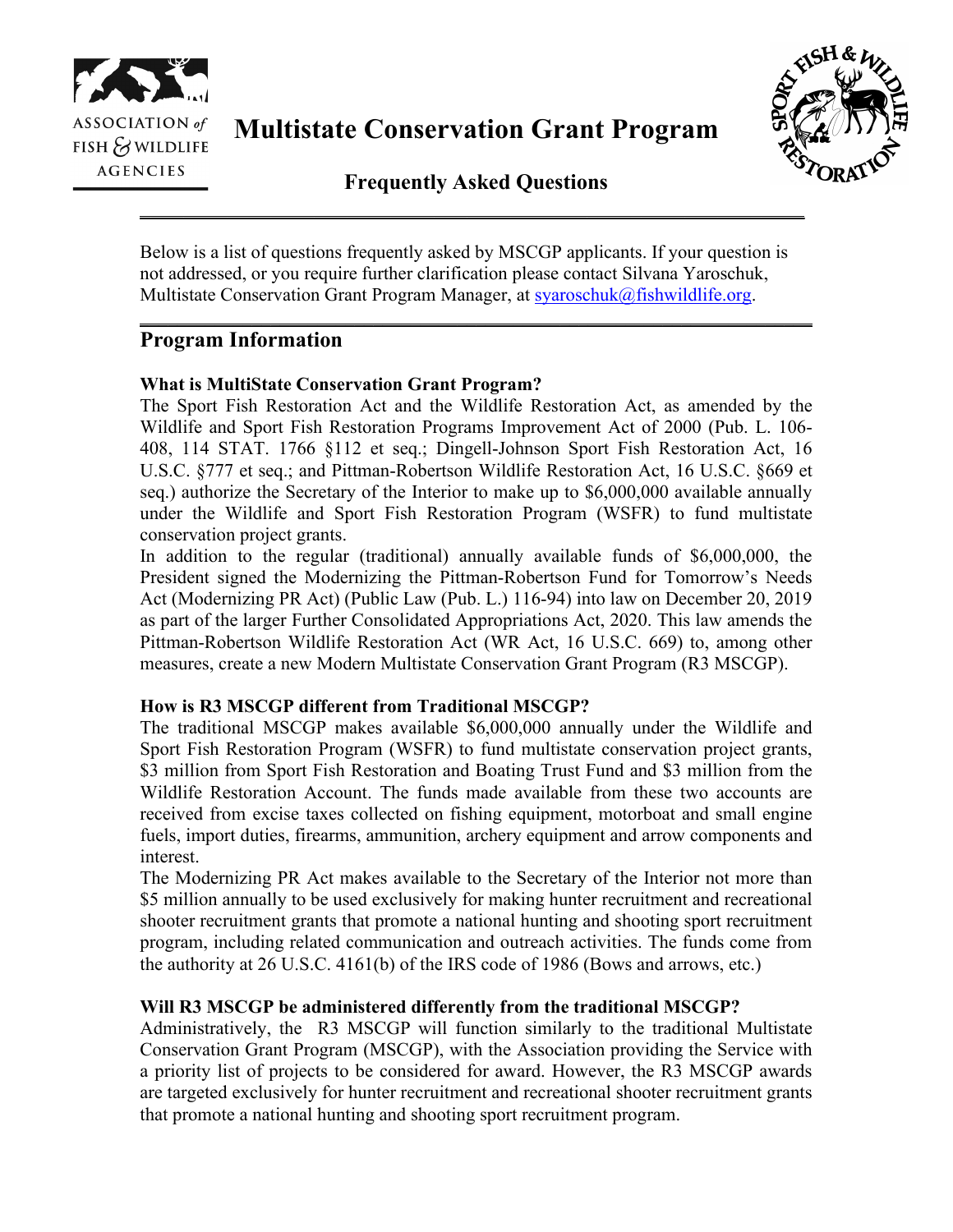# **Can R3 programs related to the Sportsfishing still be funded and if so, how?**

Yes, R3 related to the Sportfishing will be funded under Strategic Priority #5 although they will be funded through the Traditional MSCGP program using available Sportsfishing funding (DJ funds).

# **Eligibility Criteria**

## **Can you clarify if my project meets the criteria for states benefited? Does my project really need to involve 26 states?**

There are three options for a project to meet the criteria for state involvement. A project must benefit states using ONE of these criteria:

- 1) 26 states
- 2) **The majority** (over 50%) of states in a U.S. Fish & Wildlife Service region
- 3) **The majority** (over 50%) of states in a regional association of fish and wildlife agencies

If a region has 3 states and the project benefits 2 states, than the project is eligible.

## **Are universities considered NGOs?**

Yes.

## **Will the project fit better under Traditional MSCGP or the R3 MSCGP?**

In order to answer those questions, you will have to look at the strategic priorities and the funding source.

#### **What are Strategic Priorities and how do I find them?**

Proposals must address one or more of the Strategic Priorities to be eligible. These priorities are updated annually with input from the Associations Technical Committees, Nonprofits and Federal partners.

#### **When do we find them? When do we expect updated priorities to be published?**

Detailed information regarding the Association's Selected Priorities can be found at the Association's website, [https://www.fishwildlife.org/afwa-informs/multi-state](https://www.fishwildlife.org/afwa-informs/multi-state-conservation-grants-program)[conservation-grants-program.](https://www.fishwildlife.org/afwa-informs/multi-state-conservation-grants-program)

# **The Initial Proposal**

## **Do federal forms need to be submitted (SF 424) with the initial proposal or does that occur when the full proposal is submitted?**

All the required Federal Forms must be submitted with the Final Proposal, no federal forms are required with the Initial Proposal.

## **I am submitting an Initial Proposal and have partners involved. Should I include statements of support?**

No. The Initial Proposal is only four pages and there is no room for letters of support. It is enough to list your partners where appropriate within the text.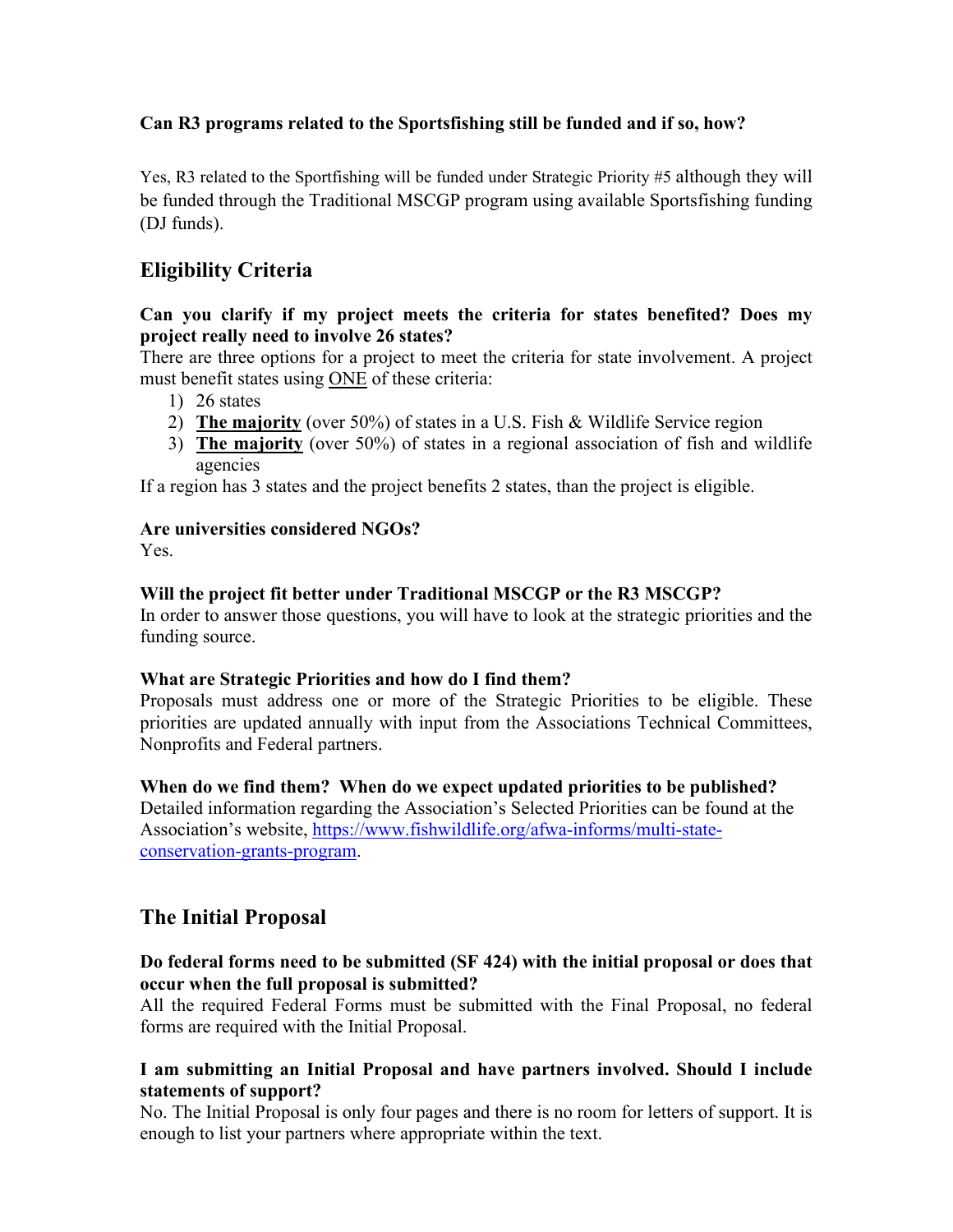**Can I include potential partners in my Initial Proposal or only confirmed partners?** Only confirmed partners should be included in your submission.

# **Budget**

## **What is the amount of funding that can be requested?**

Applicants should first review the guidelines to determine how much funding is available for the current MSCGP Cycle and consider if the project will require funds from Sport Fish Restoration, Wildlife Restoration, or both programs.

The most expensive project supported by the MSCGP is the National Survey of Fishing, Hunting and Wildlife-Associated Recreation. The project currently costs approximately \$7.4 million and funds are deducted from the Traditional MSCGP's annual funding, which is reflected in the estimate provided in the guidelines. The range of funding for other projects has been between \$30,000 - \$600,000 depending on the type of project, its scope and duration. Applicants are encouraged to request the minimum amount of funds required to complete the project.

## **How much money is available for the upcoming Multistate Conservation Grant Program Cycle?**

Annually \$11,000,000 is available, \$5,000,000 of which are allocated *to be used exclusively for hunter recruitment and recreational shooter recruitment grants* that promote a national hunting and shooting sport recruitment program, including related communication and outreach activities.

The amount of funds changes annually as the amount allocated to National Survey changes, and additional recoveries from previous grants (when funds are returned when grants close). As we get closer to approving the Priority List, the amount will be updated and available.

## **How competitive is the MSCGP?**

Below is a table of MSCGP Cycles and the number of proposals submitted, and projects funded:

| <b>MSCGP</b><br>Cycle | <b>LOIs</b><br><b>Submitted</b> | <b>Proposals</b><br><b>Invited</b> | <b>Projects</b><br><b>Funded</b> |
|-----------------------|---------------------------------|------------------------------------|----------------------------------|
| 2021                  | 85                              | 52                                 | 38                               |
| 2020*                 | 110                             | 74                                 | 64                               |
| 2019                  | 55                              | 41                                 | 39                               |
| 2018                  | 25                              | 20                                 | 18                               |
| 2017                  | 24                              | 18                                 | 17                               |
| 2016                  | 30                              | 17                                 | 14                               |
| 2015                  | 33                              | 19                                 | 14                               |

\*In 2020, \$5,000,000 were added to MSCGP funding through Modernizing PR Act